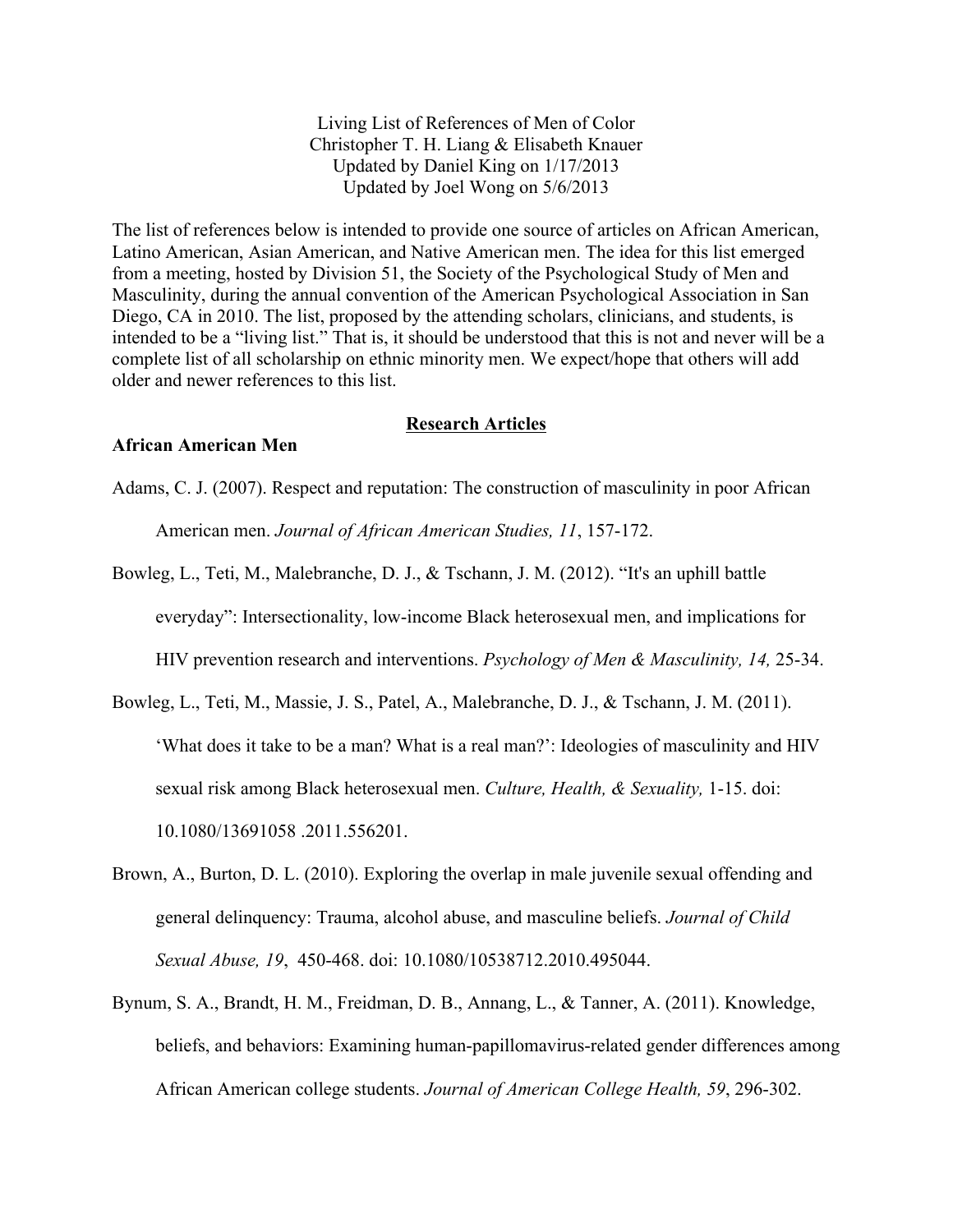- Caldwell, C. H., Antonakos, C. L., Tsuchiya, K., Assari, S., & De Loney, E. H. (2012). Masculinity as a moderator of discrimination and parenting on depressive symptoms and drinking behaviors among nonresident African-American fathers. *Psychology of Men & Masculinity, 14,* 47-58.
- Corneille, M., Fife, J. E., Belgrave, F. Z., & Sims, B. (2012). Ethnic identity, masculinity, and healthy sexual relationships among African American men. *Psychology of Men & Masculinity*, *13*, 393-399.
- Crook, T., Thomas, C. M., & Cobia, D. C. (2009). Masculinity and sexuality: Impact on intimate relationships of African American men. *The Family Journal: Counseling and Therapy for Couples and Families, 17*, 360-366. doi: 10.1177/1066480709347304.
- Davis, J. E. (2006). Research at the margin: mapping masculinity and mobility of African-American high school dropouts. *International Journal of Qualitative Studies in Education*, *19*, 289–304.
- Duck, W. (2009). Black male sexual politics: Avoidance of HIV/AIDS testing as a masculine health practice. *Journal of African American Studies, 13*, 283–306.
- Ford, K. A. (2011). Doing fake masculinity, being real men: Present and future constructions of self among Black college men. *Symbolic Interaction, 34*, 38-62.
- Gordon, D. M.; Hawes, S. W., Perez-Cabello, M. A., Brabham-Hollis, T.; Lanza, A. S., & Dyson, W. J. (2013). Examining masculine norms and peer supports within a sample of incarcerated African American males. *Psychology of Men and Masculinity, 14*, 59-64.
- Gordon, D. M., Iwamoto**,** D. K., Ward, N., Potts, R., & Boyd, E. (2009). Mentoring urban Black middle school male students: Implications for academic achievement. *Journal of Negro Education, 78*, Special issue: Academic success for school-age Black males, 277-289.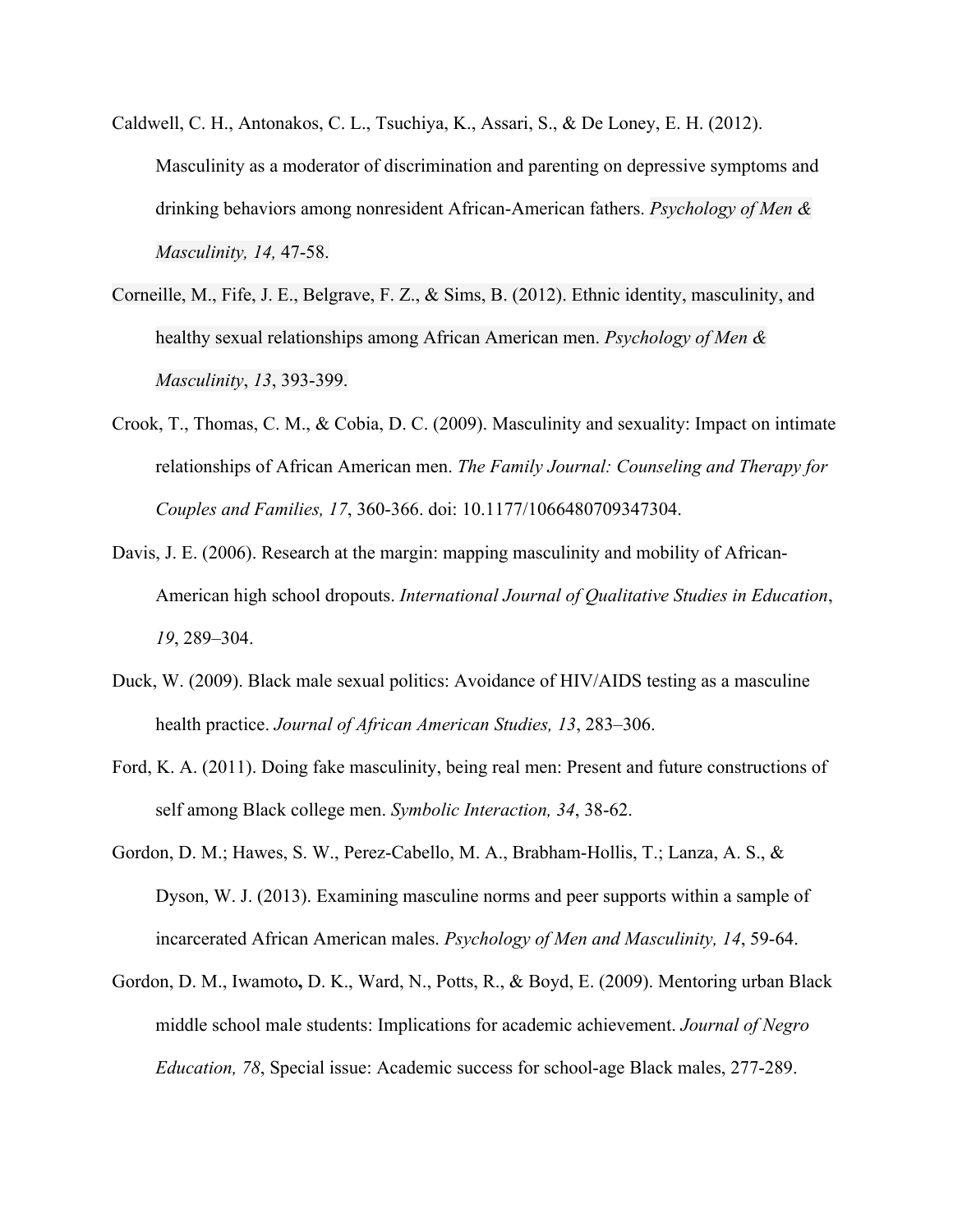- Hammond, W. P. (2010). Psychosocial correlates of medical mistrust among African American men. *American Journal of Community Psychology, 45*, 87-106.
- Hammond, W. P., Banks, K. H., & Mattis, J. S. (2006). Masculinity ideology and forgiveness of racial discrimination among African American men: Direct and interactive relationships. *Sex Roles, 55*, 679-692. doi: 10.1007/s11199-006-9123-y.
- Hammond, W. P., Matthews, D., Mohottige, D., Agyemang, A., & Corbie-Smith, G. (2010). Masculinity, medical mistrust, and preventive health services delays among communitydwelling African-American men. *Journal of General Internal Medicine, 25*, 1300-1308. doi: 10.1007/s11606-010-1481-z.
- Hammond, W. P., Mattis, J. S. (2005). Being a man about it: Manhood meaning among African American men. *Psychology of Men & Masculinity, 6*, 114-126.
- Isom, D. A. (2007). Performance, resistance, caring: Racialized gender identity in African American boys. *The Urban Review, 39*, 405-423. doi: 10.1007/s11256-007-0061-y.
- Jamison, D. F. (2006). The relationship between African self-consciousness, cultural misorientation, hypermasculinity, and rap music preference. *Journal of African American Studies, 9*, 45-60.
- Kalmuss, D., & Austrian, K. (2009). Real men do… Real men don't: Young Latino and African American men's discourses regarding sexual health care utilization. *American Journal of Men's Health, 4*, 218-230. doi: 10.1177/1557988309331797.
- Lawson, E. (2010). A gender comparison of resiliency among older African American Katrina survivors. *The Western Journal of Black Studies 34*, 457-470.
- Lease, S. H., Hampton, A. B., Fleming, K. M., Baggett, L. R., Montes, S. H., & Sawyer, R. J., II. (2010). Masculinity and interpersonal competencies: Contrasting White and African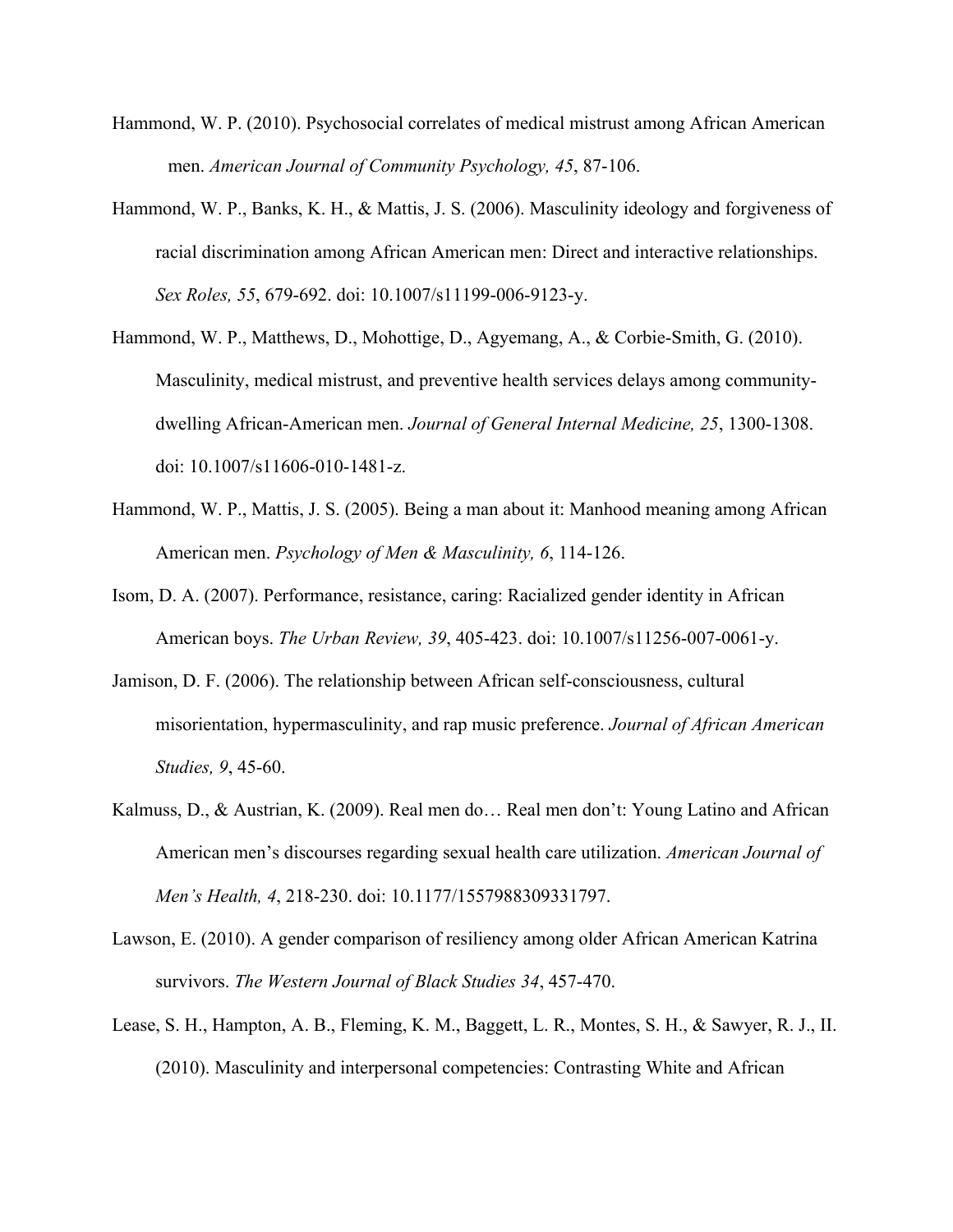American men. *Psychology of Men & Masculinity, 11*, 195-207. doi: 10.1037/a0018092.

- Levant, R. F., Majors, R. G., Kelley, M. L. (1998). Masculinity ideology among young African American and European American women and men in different regions of the United States. *Cultural Diversity and Mental Health, 4*, 227-236.
- Liburd, L. C., Namageyo-Funa, A., & Jack, L., Jr. (2007). Understanding "masculinity" and the challenges of managing type-2 diabetes among African-American men. *Journal of the National Medical Association, 99*, 550-558.
- Mahalik, J. R., Pierre, M. R., & Wan, S. S. C. (2006). Examining racial identity and masculinity as correlates of self-esteem and psychological distress in black men. *Journal of Multicultural Counseling and Development, 34*, 94-104.
- Martin, B. E., & Harris, F., III (2006). Examining productive conceptions of masculinities: Lessons learned from academically driven African American male student-athletes. *The Journal of Men's Studies, 14*, 359-378. doi: 1060-8265.14.359.
- Matthews, D. D., Hammond, W. P., Nuru-Jeter, A., Cole-Lewis, Y., & Melvin, T. (2013). Racial discrimination and depressive symptoms among African-American men: The mediating and moderating roles of masculine self-reliance and John Henryism. *Psychology of Men & Masculinity, 14,* 35-46.
- May, R. A. B. (2004). Of mice, rats, and men: Exploring the role of rodents in constructing masculinity within a group of young African American males. *Qualitative Sociology, 27*, 159-177. doi: 0162-0436/04/0600-0159/0.
- McClure, S. M. (2006). Improvising masculinity: African American fraternity membership in the construction of a black masculinity. *Journal of African American Studies, 10*, 57-73.

Palapattu, A. G., Kingery, J. N., & Ginsburg, G. S. (2006). Gender role orientation and anxiety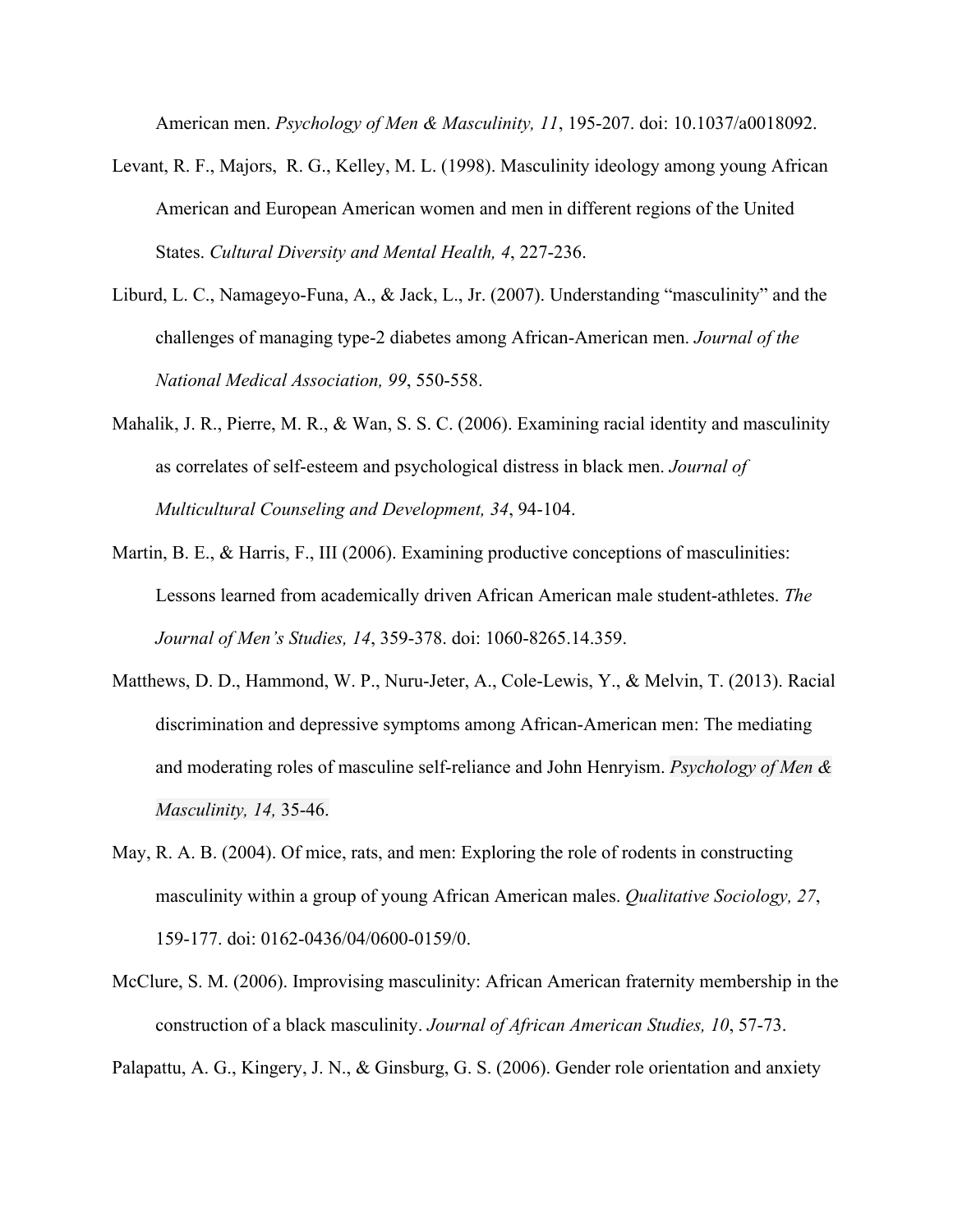symptoms among African American adolescents. *Journal of Abnormal Child Psychology, 34*, 441-449. doi: 10.1007/s10802-006-9023-1.

- Powell, J. A. (2008). The impact of societal systems on Black male violence. *Journal of Aggression, Maltreatment & Trauma, 16*, 311-329. doi: 10.1080/10926770801925742.
- Roberts-Douglass, K., & Curtis-Boles, H. (2013). Exploring positive masculinity development in African American men: A retrospective study. *Psychology of Men and Masculinity, 14,*  7-15.
- Roy, K. M., & Dyson, O. (2010). Making daddies into fathers: Community-based fatherhood programs and the construction of masculinities for low-income African American men. *American Journal of Community Psychology, 45*, 139-154.
- Schwing, A. E., Wong, Y. J., & Fann, M. (2013). The development and validation of the African American Mens Gendered Racism Stress Inventory. *Psychology of Men and Masculinity, 14*, 16-25. doi: 10.1037/a0028272
- Seaton, G. (2007). Toward a theoretical understanding of hypermasculine coping among urban Black adolescent males. *Journal of Human Behavior in the Social Environment, 15*, 367- 390. doi:10.1300/J137v15n02\_21.
- Settles, I. H., Buchanan, N. T., & Colar, B. K. (2012). The impact of race and rank on the sexual harassment of Black and White men in the U.S. military. *Psychology of Men & Masculinity*, *13*, 256-263
- Smith, E. (2008). African American men and intimate partner violence. *Journal of African American Studies, 12*, 156-179. doi: 10.1007/s12111-008-9039-4.
- Stolberg, V. B. (2009). Lack of gender differences in lifetime substance use reported among African-American urban community college students. *Journal of Ethnicity in Substance*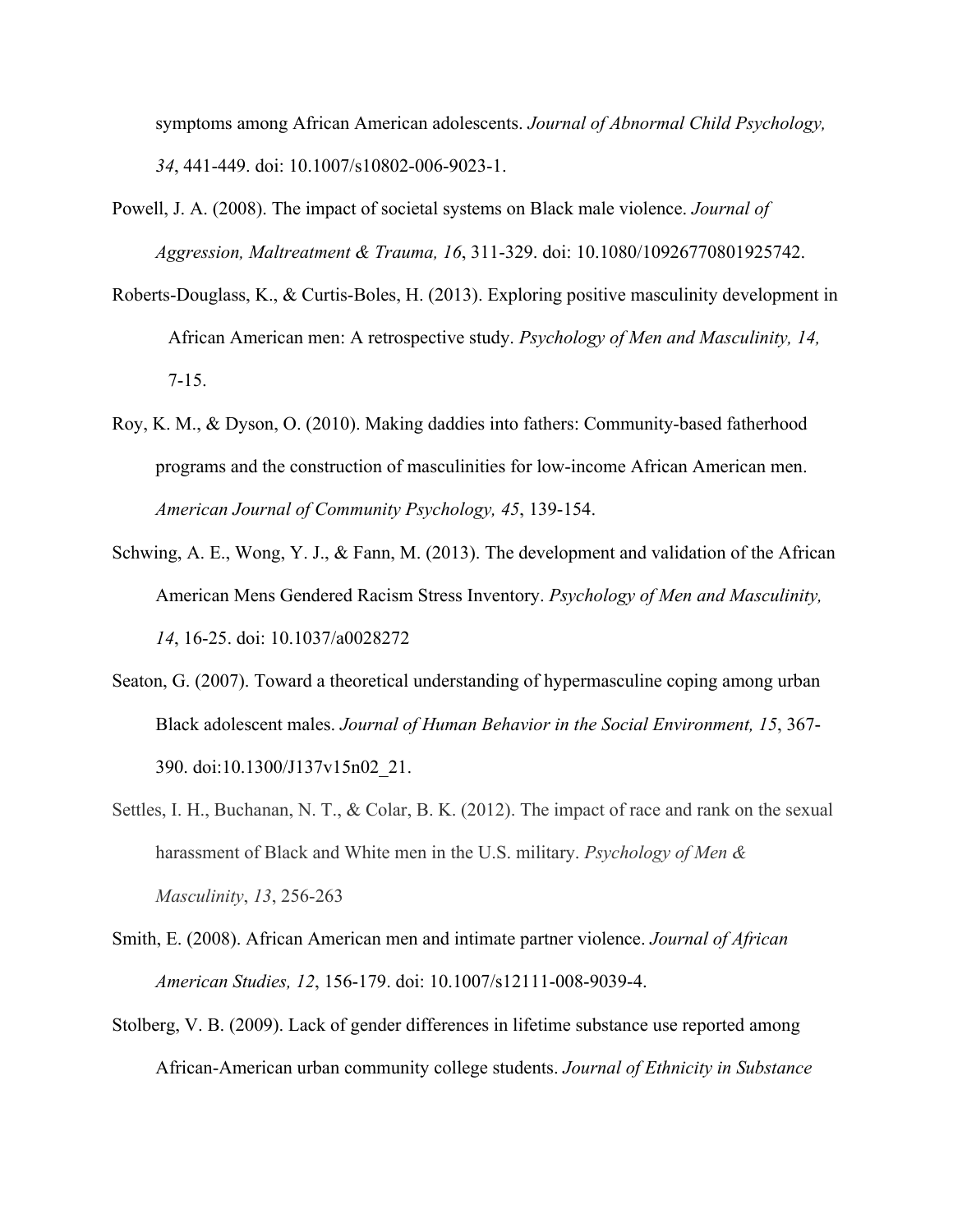*Abuse, 8*, 70-98. doi: 10.1080/15332640802683466.

- Wade, J. C. (2008). Masculinity ideology, male reference group identity dependence, and African American men's health-related attitudes and behaviors. *Psychology of Men & Masculinity, 9*, 5-16. doi: 10.1037/1524-9220.9.1.5.
- Wade, J. C. (2009). Traditional masculinity and African American men's health-related attitudes and behaviors. *American Journal of Men's Health, 3*, 165-172. doi: 10.11771557988308320180.
- Wade, J. C., & Rochlen, A. B. (2012). Introduction: Masculinity, identity, and the health and well-being of African American men. *Psychology of Men & Masculinity, 14,* 1-6.
- White, A. M. (2006). African American feminist fathers' narratives of parenting. *Journal of Black Psychology, 32*, 43-71. doi: 10.1177/0095798405283528.
- White, A. M. (2006). 'You've got a friend': African American men's cross-sex feminist friendships and their influence on perceptions of masculinity and women. *Journal of Social and Personal Relationship, 23*, 523-542. doi: 10.1177/0265407506065982.
- Wilson, B. D. M., Harper, G. W., Hidalgo, M. A., Jamil, O. B., Torres, R. S., & Fernandez, M. I. (2010). Negotiating dominant masculinity ideology: Strategies used by gay, bisexual and questioning male adolescents. *American Journal of Counseling Psychology, 45*, 169-185.
- Winterich, J. A., Quandt, S. A., Grzywacz, J. G., Clark, P. E., Miller, D. P., Acuña, J., & Arcury, T. A. (2009). Masculinity and the body: How African American and White men experience cancer screening exams involving the rectum. *American Journal of Men's Health, 3*, 300- 309. doi: 10.1177/1557988308321675.
- Wong, Y. J., Horn, A. J., & Chen, S. (2013). Perceived masculinity: The potential influence of race, racial essentialist beliefs, and stereotypes. *Psychology of Men and Masculinity.*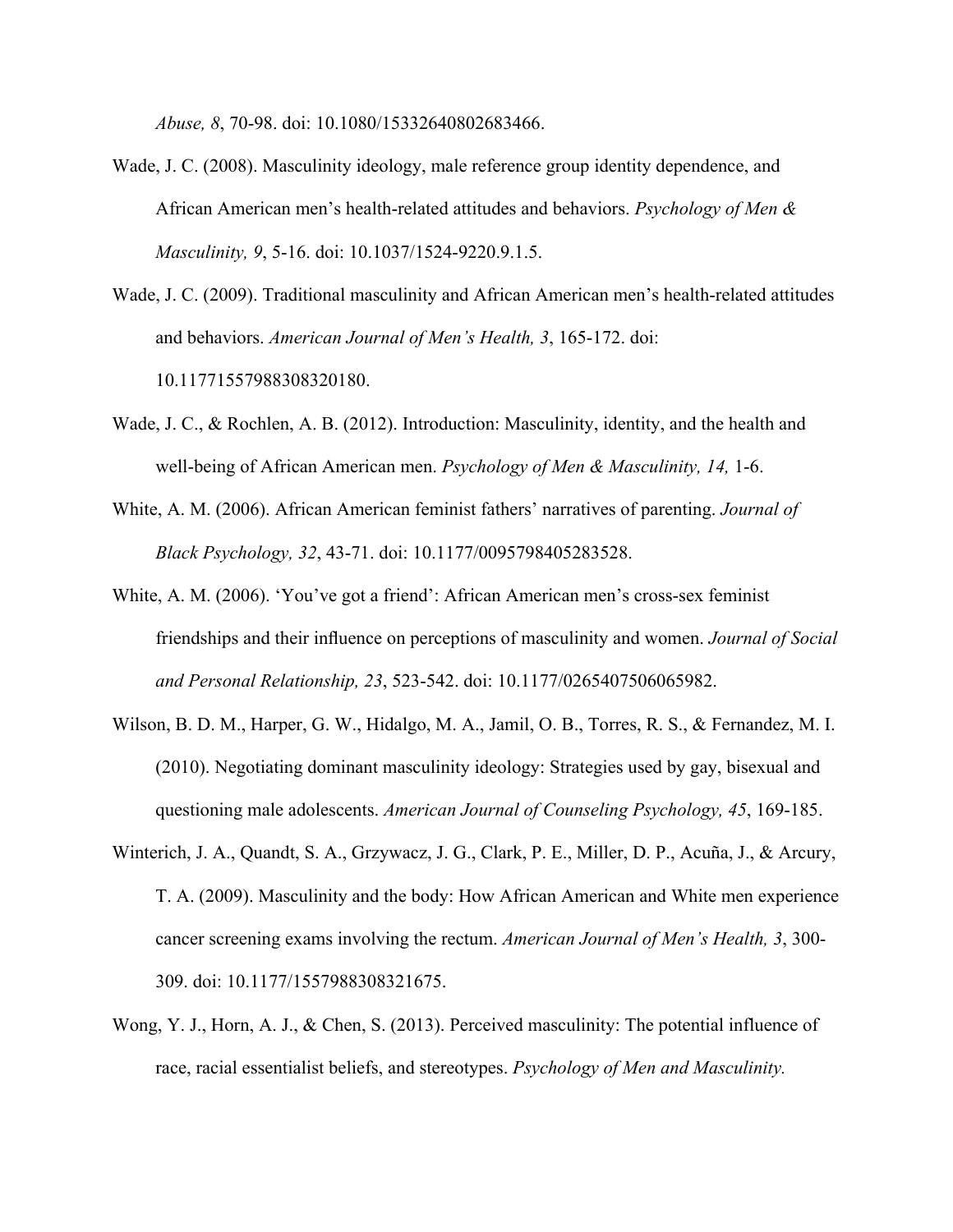Advanced online publication. doi: 10.1037/a0030100

# **Latino American Men**

- Abreu, J. M., Goodyear, R. K., Campos, A., & Newcomb, M. D. (2000). Ethnic belonging and traditional masculinity ideology among African Americans, European Americans, and Latinos. *Psychology of Men & Masculinity, 1*, 75-86. doi: 10.1037//1524-9220.1.2.75.
- Arciniega, G. M., Anderson, T. C., Tovar-Blank, Z. G., & Tracey, T. J. G. (2008). Toward a fuller conception of machismo: Development of a Traditional Machismo and Caballerismo Scale. *Journal of Counseling Psychology, 55*, 19 – 33. doi: 10.1037/0022- 0167.55.1.19
- Baker-Kimmons, L., & McFarland, P. (2011). The rap on Chicano and Black masculinity: A content analysis of gender images in rap lyrics. *Race, Gender & Class, 18*, 331-344.
- Bitar, G. W., Kimball, T. G., Gee, R., & Bermúdez, J. M. (2008). Overcoming "man pride:" Redefining masculinity with Mexican American men on federal probation. *Journal of Feminist Family Therapy, 20*, 21-45. doi: 10.1080/0895280801907093.
- Bracero, W. (1998). Intimidades: Confianza, gender, and hierarchy in the construction of Latino– Latina therapeutic relationships. *Cultural Diversity and Mental Health*, *4*, 264-277.
- Estrada, F., Rigali-Oiler, M., Arciniega, G. M., & Tracey, T. J. G.; Machismo and Mexican American men: An empirical understanding using a gay sample. *Journal of Counseling Psychology,* 58, 358-367.
- Falicov, C. J. (2010). Changing constructions of machismo for Latino men in therapy: "The devil never sleeps". *Family Process, 49*, 309-329.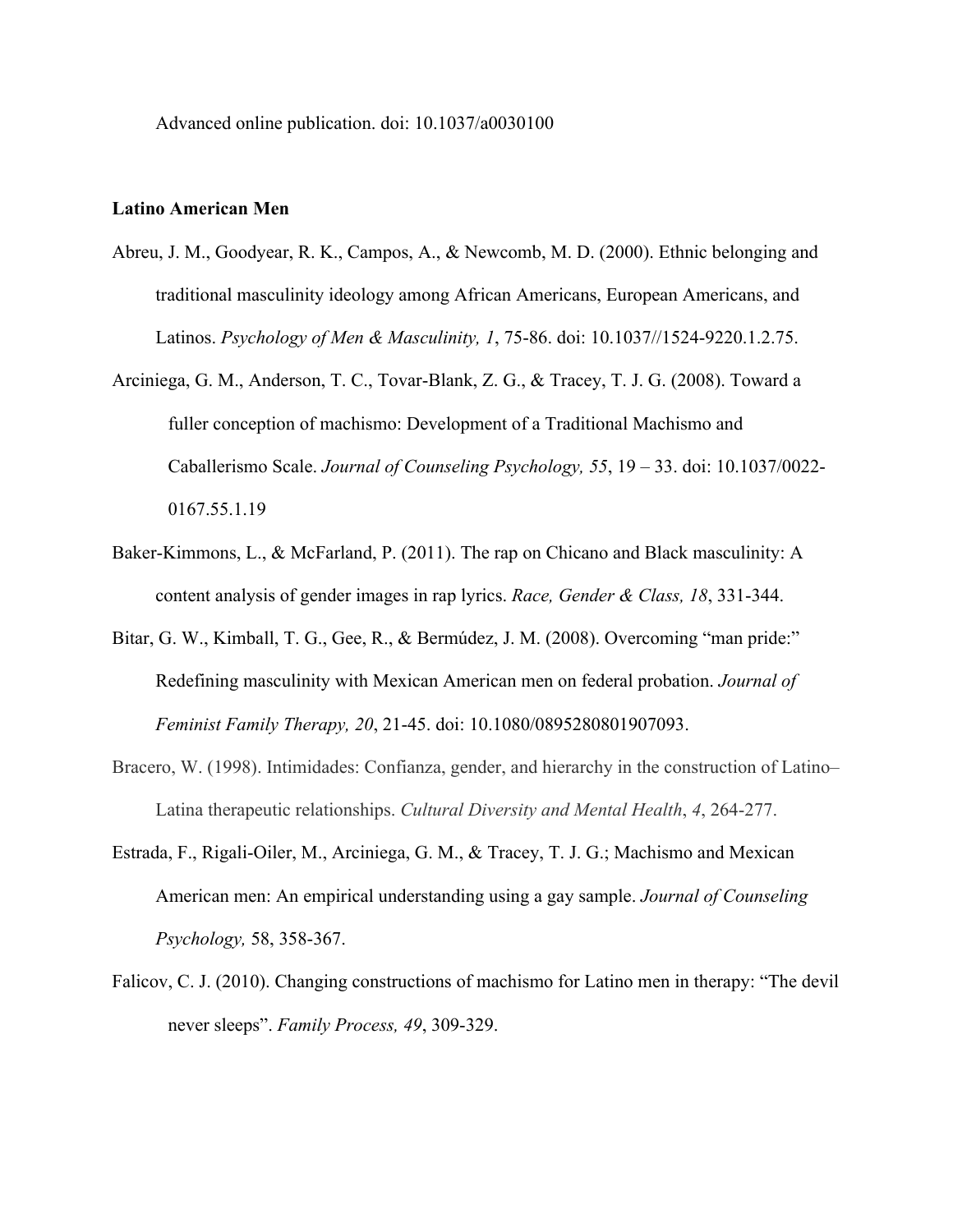- Fragoso, J. M., & Kashubeck, S. (2000). Machismo, gender role conflict, and mental health in Mexican American men. *Psychology of Men and Masculinity, 1*, 87 – 97. doi: 10.1037//1524-9220.1.2.87
- Hurtado, A., & Sinha, M. (2008). More than men: Latino feminist masculinities and intersectionality. *Sex Roles, 59*, 337-349. doi: 10.1007/s11199-008-9405-7.
- Kearney, L. K., & Rochlen, A. B. (2012). Mexican-American and Caucasian university men's experience of sexual harassment: A preliminary report. *Psychology of Men & Masculinity*, *13*, 264-269
- Liang, C. H., Salcedo, J., & Miller, H. A. (2011). Perceived racism, masculinity ideologies, and gender role conflict among Latino men. *Psychology of Men & Masculinity*, *12*, 201-215.
- Liang, C. T. H., Salcedo, J., & Miller, H. (2011). The role of perceived racism in the relationship between conformity to masculinity ideology and gender role conflict. *Psychology of Men & Masculinity, 12*, 201 - 215
- Long, V. O., & Martinez, E. A. (1997). Masculinity, femininity, and Hispanic professional men's self-esteem and self-acceptance. *The Journal of Psychology, 131*, 481-488.
- Ojeda, L., Navarro, R. L., & Morales, A. (2011). The role of la familia on Mexican American men's college persistence intentions. *Psychology of Men & Masculinity*, *12*, 216-229.
- Ojeda, L**.,** Rosales. R., & Good, G. E. (2008). SES and cultural predictors of male role attitudes among Mexican American men: ¿Son más machos? *Psychology of Men & Masculinity, 9,* 133-138.
- Ramaswamy, M. (2010). Progressive paths to masculinity for young Black and Latino men in an urban alternatives-to-incarceration program. *The Western Journal of Black Studies 34*, 412- 424.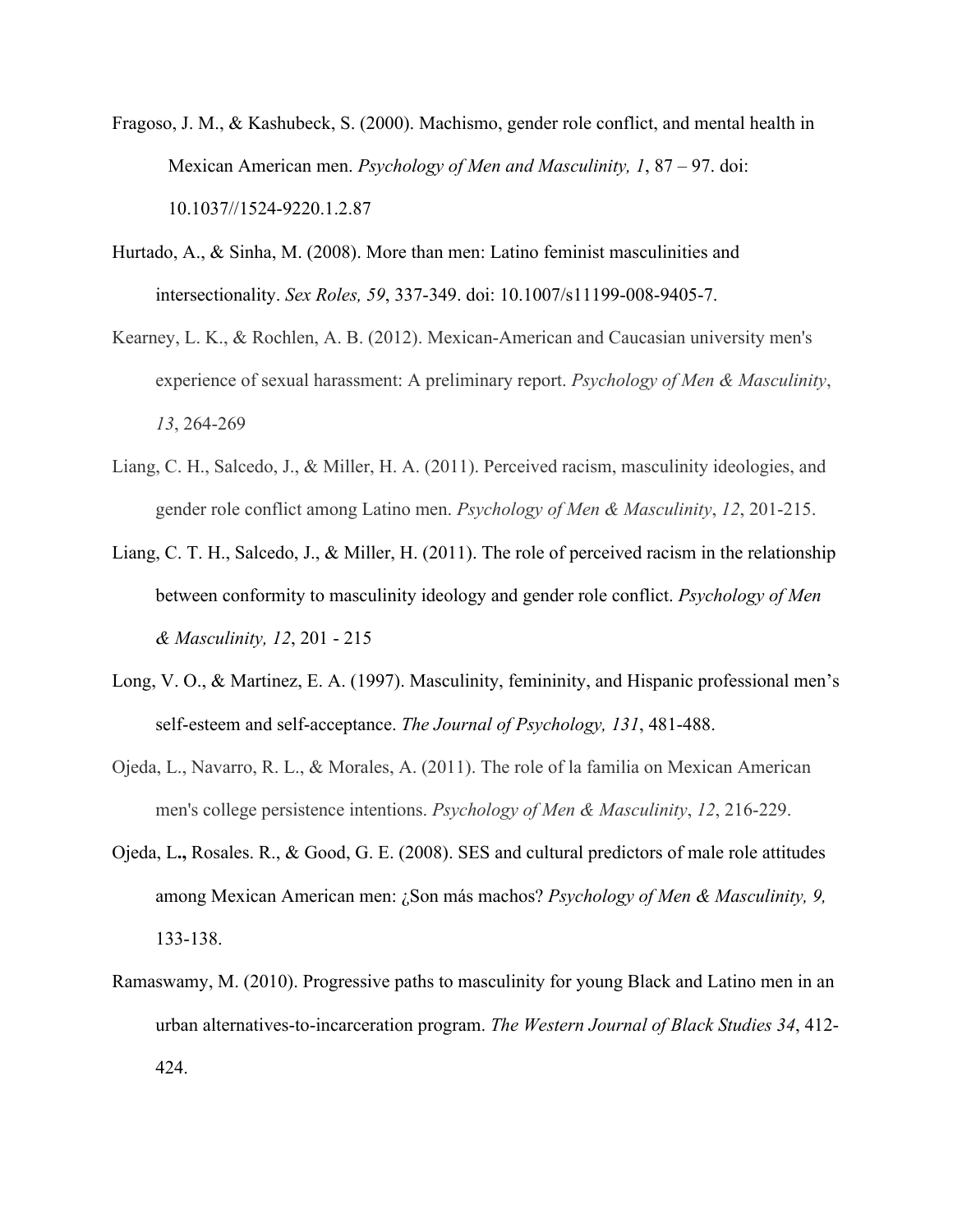- Rivera-Ramos, Z. A., & Buki, L. P. (2011). I will no longer be a man! Manliness and prostate cancer screenings among Latino men. *Psychology of Men & Masculinity*, *12*, 13-25.
- Saez, P. A., Casado, A., & Wade, J. C. (2009). Factors influencing masculinity ideology among Latino men. *The Journal of Men's Studies, 17*, 116-128. doi: 10.3149/jms.1702.116.
- Salcedo, J. (2009). Deconstructing the outreach experience: Renegotiating queer and Latino masculinities in the distribution of safe sex materials. *Journal of Gay & Lesbian Social Services, 21*, 151-170. doi: 10.1080/10538720902771941.
- Torres, J. B., Solberg, V. S. H., & Carlstrom, A. H. (2002). The myth of sameness among Latino men and their machismo. *American Journal of Orthopsychiatry, 72*, 163 – 181.

### **Asian American Men**

- Bracero, W. (1998). Intimidades: Confianza, gender, and hierarchy in the construction of Latino– Latina therapeutic relationships. *Cultural Diversity And Mental Health*, *4*, 264-277.
- Eguchi, S. (2011). Negotiating sissyphobia: A critical/interpretive analysis of one 'femme' gay Asian body in the heteronormative world. *The Journal of Men's Studies, 19*, 37-56.
- Gonzales, G., Ramos-Sánchez, L., Tran, K., & Roeder, B. (2006). The relationship between masculinity, Asian values, acculturation, and depression of Filipino-American men. *Family Therapy, 33*, 139-155.
- Hall, G. C. N., DeGarmo, D. S., Eap, S., Teten, A. L., & Sue, S. (2006). Initiation, desistance, and persistence of men's sexual coercion. *Journal of Consulting and Clinical Psychology, 74*, 732-742.
- Iwamoto**,** D. K., Liao, L., & Liu, W. M. (2010). Masculine norms, avoidant coping, Asian values, and depression among Asian American men. *Psychology of Men & Masculinity, 11*,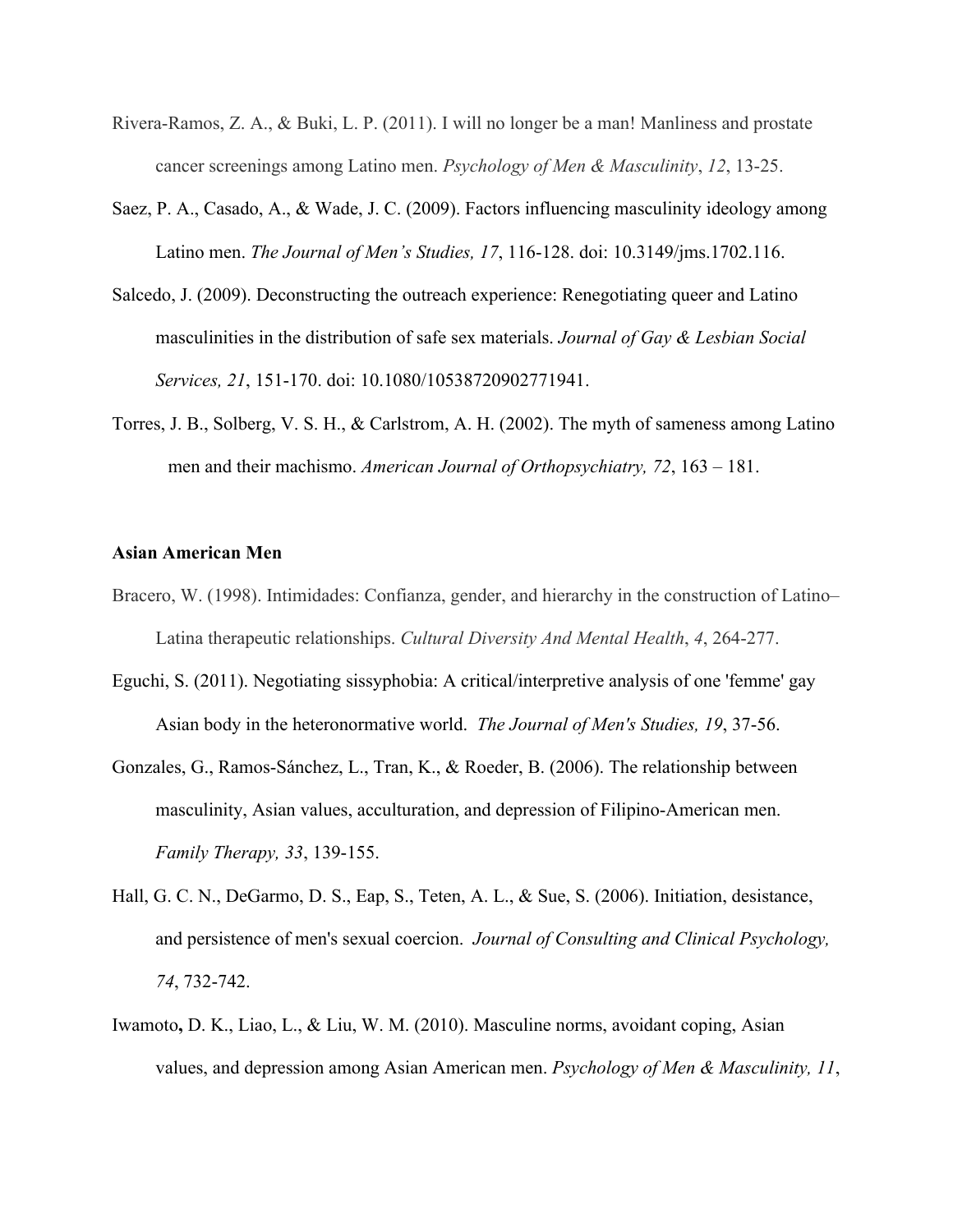15-24.

- Iwamoto**,** D. K., & Liu, W. M. (2010).The impact of racial identity, ethnic identity, Asian values, and race-related stress on Asian Americans and Asian international college students' psychological well-being. *Journal of Counseling Psychology, 57*, 79-91.
- Liu, W. M. (2002). Exploring the lives of Asian American men: Racial identity, male role norms, gender role conflict, and prejudicial attitudes. *Psychology of Men & Masculinity, 3*, 107- 118.
- Liu, W. M., & Iwamoto**,** D. K. (2006). Asian American men's gender role conflict: The role of Asian values, self-esteem, and psychological distress. *Psychology of Men & Masculinity, 7*, 153-164.
- Liu, W. M., & Iwamoto, D. K. (2007). Conformity to masculine norms, Asian values, coping strategies, peer group influences and substance use among Asian American men. *Psychology of Men & Masculinity, 8*, 25-39.
- Lu, A., & Wong, Y. J. (2013). Stressful experiences of masculinity among U.S.-born and immigrant Asian American men. *Gender and Society.* Advanced online publication. doi: 10.1177/0891243213479446
- Nghe, L. T., Mahalik, J. R., Lowe, S. M. (2003). Influences on Vietnamese Men: Examining Traditional Gender Roles, the Refugee Experience, Acculturation, and Racism in the United States. *Journal of Multicultural Counseling and Development, 31*, 245-261.
- Phua, V. C. (2007). Contesting and maintaining hegemonic masculinities: Gay Asian American men in mate selection. *Sex Roles, 57*, 909-918.
- Shek, Y. L. (2006). Asian American masculinity: A review of the literature. *The Journal of Men's Studies, 14*, 379-391.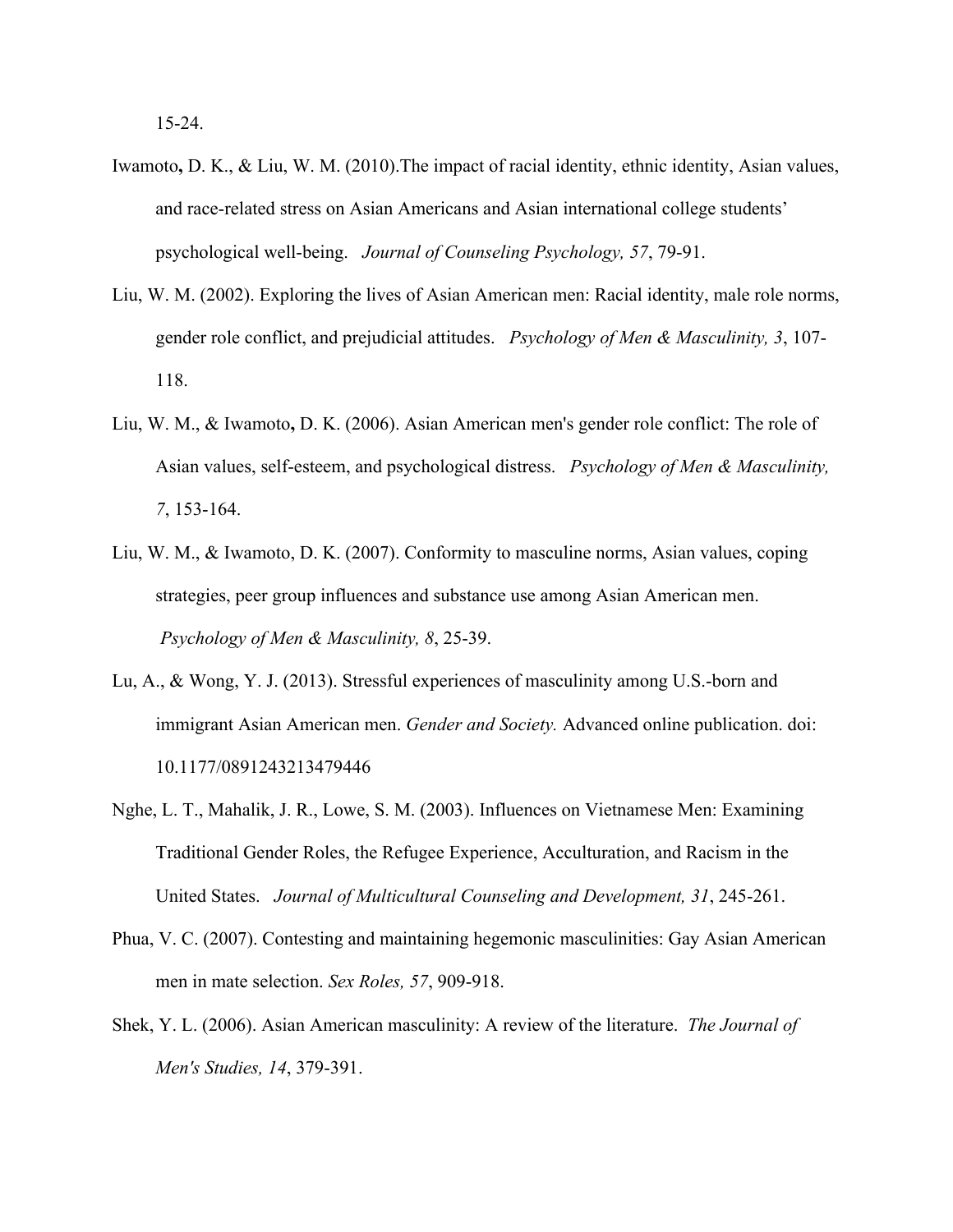- Wester, S. R., Kuo, B. H., & Vogel, D. L. (2006). Multicultural coping: Chinese Canadian adolescents, male gender role conflict, and psychological distress. *Psychology Of Men & Masculinity*,*7*, 83-100.
- Wong, Y. J., Horn, A. J., & Chen, S. (2013). Perceived masculinity: The potential influence of race, racial essentialist beliefs, and stereotypes. *Psychology of Men and Masculinity.* Advanced online publication. doi: 10.1037/a0030100
- Wong, Y., Owen, J., Tran, K. K., Collins, D. L., & Higgins, C. E. (2012). Asian American male college students' perceptions of people's stereotypes about Asian American men. *Psychology of Men & Masculinity*, *13*, 75-88.

### **Native American Men**

- Gilley, B. J., & Co-Cké, J. H. (2005). Cultural investment: Providing opportunities to reduce risky behavior among gay American Indian males. Special issue: Faces of HIV/AIDS and Substance Abuse in Native American Communities. *Journal of Psychoactive Drugs, 37*, 293-298.
- Joe, J. R. (2001). Out of harmony: Health problems and young Native American men. *Journal of American College Health, 49*, 237-242.
- Monopoli, J., & Alworth, L. L. (2000). The use of the Thematic Apperception Test in the study of Native American psychological characteristics: A review and archival study of Navaho men. *Genetic, Social, and General Psychology Monographs, 126*, 43-78.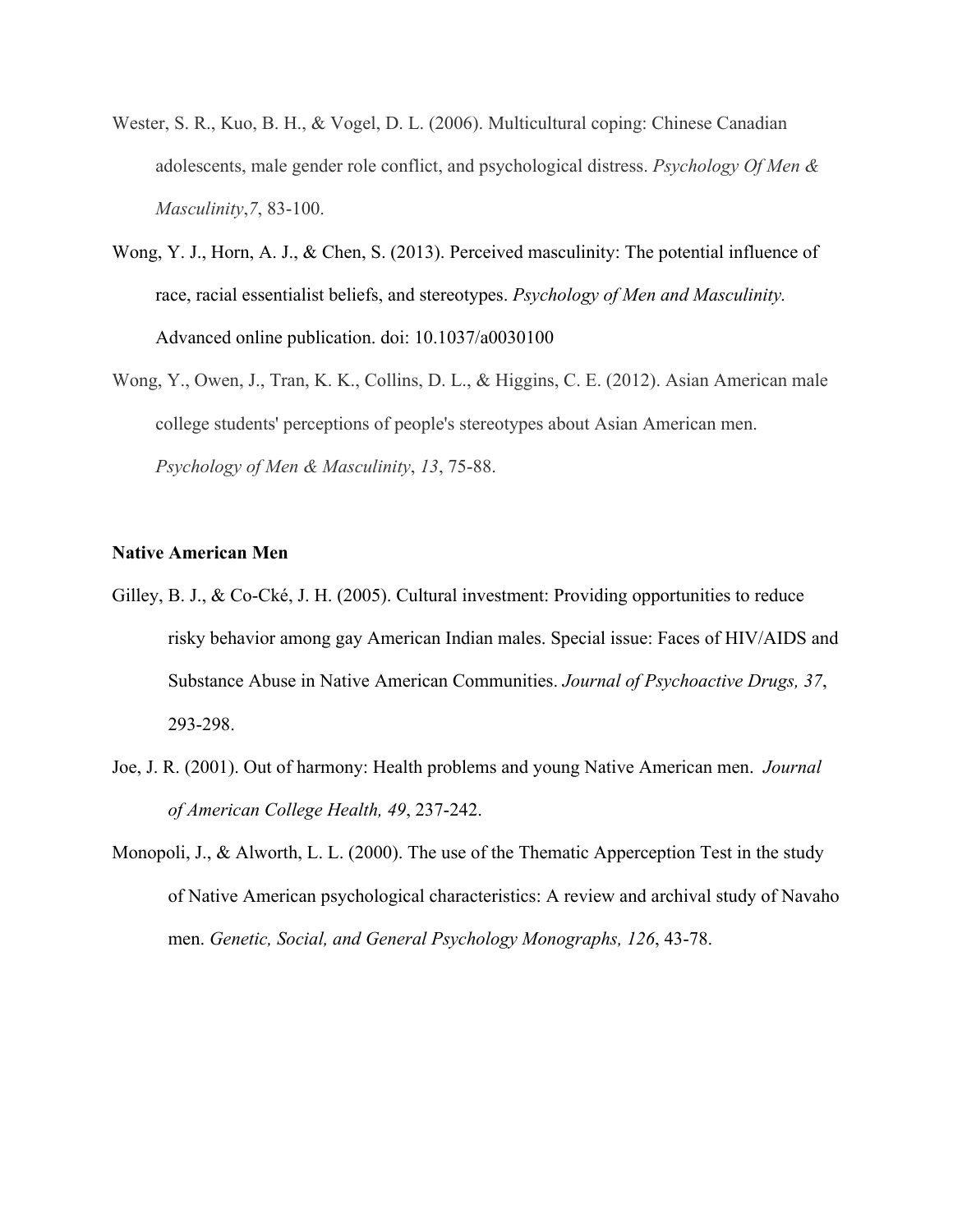### **Counseling Resources for Men of Color**

# **African American Men**

- Bingham, R. P., & Ward, C. M. (2001). Career counseling with african american males and females. In W.B. Walsh, R.P. Bingham, M.T. Brown, C.M. Ward, & S.H. Osipow (Eds.), *Career counseling for African Americans* (pp. 49-75). Mahwah, NJ: Lawrence Erlbaum Associates
- Caldwell, L. D., & White, J. L. (2005). African-centered therapeutic and counseling interventions for african american males. In G. E. Good & G.R. Brooks (Eds.), *The new handbook of psychotherapy and counseling with men: A comprehensive guide to settings, problems, and treatment approaches* (pp. 323-336). San Francisco, CA: Jossey-Bass
- Lee, C. C. (1990). Black male development: Counseling the "native son." In *Problem solving strategies and interventions for men in conflict* (pp. 125-137). Alexandria, VA: American Association for Counseling
- Lee, C. C., & Bailey, D. F. (2006). Counseling african american male youth and men. In C.C. Lee & D.F. Bailey (Eds.), *Multicultural issues in counseling: New approaches to diversity (3rd. ed.)* (pp. 93-112). Alexandria, VA: American Counseling Association.
- Leonard, S., Lee, C., & Kiselica, M. S. (1999). *Counseling african american male youth*. In A.M. Horne & M.S. Kiselica (Eds.), *Handbook of counseling boys and adolescent males: A practitioner's guide (*pp. 75-86). Thousand Oaks, CA: Sage Publications.
- Oren, C. & Oren, D.C. *(*Eds.) (2009). *Counseling fathers*. New York, NY: Routledge/Taylor & Francis Group. (Explores issues of fatherhood among Black, Asian, and Latino men – see pp. 121-140.)